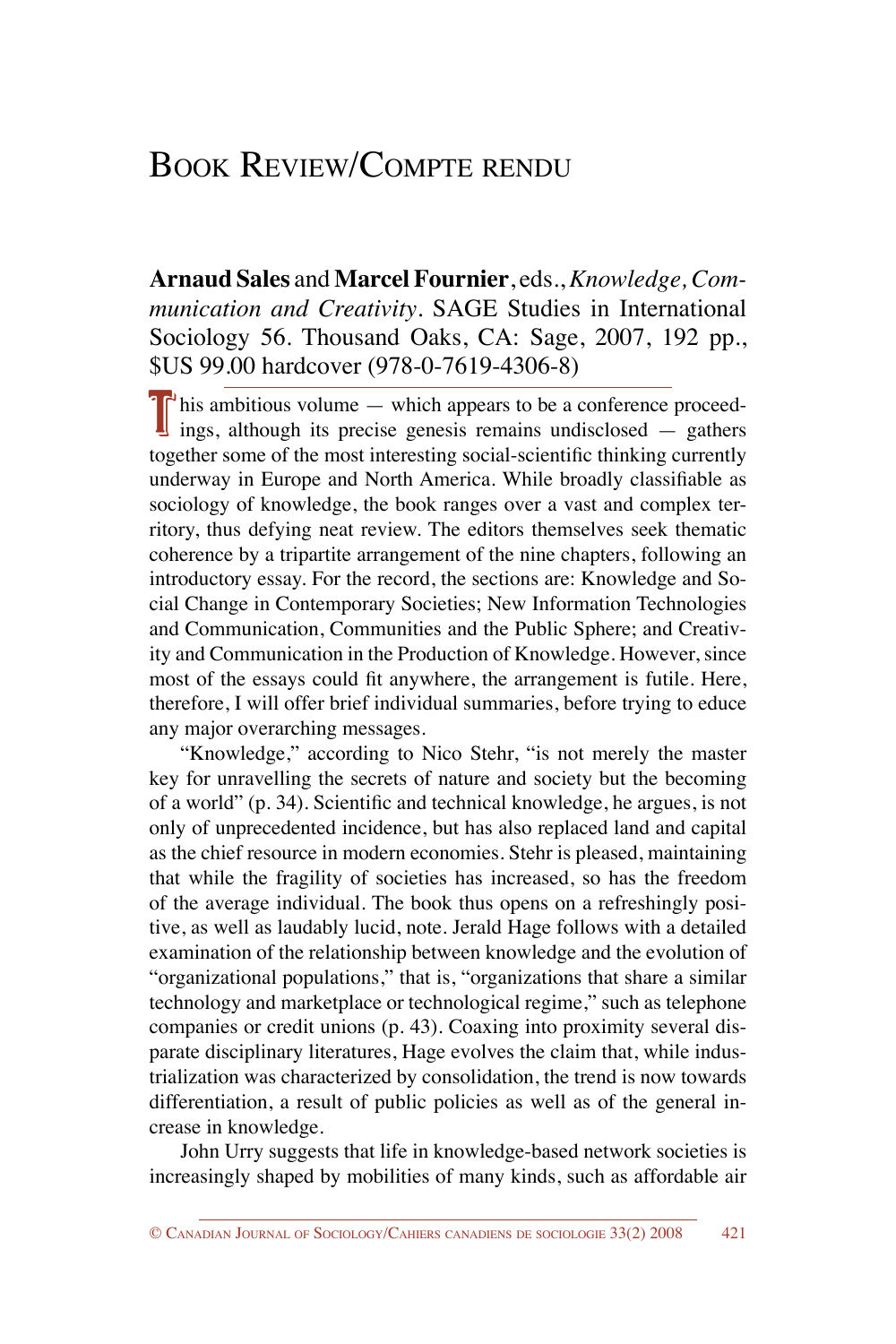## 422 © Canadian Journal of Sociology/Cahiers canadiens de sociologie 33(2) 2008

travel and, especially, mobility enabled by digital devices and other hightechnology innovations. "The dichotomies of real/unreal, face-to-face/ life-on-the-screen, immobile/mobile, community/virtual and presence/ absence," he concludes after some deft analysis, "need to be dispensed with" (p. 74). Craig Calhoun takes up the technology theme in a chapter on information technology's role in the development of a global political public sphere. While Calhoun's premise that there is little relevant social science research might come as a surprise to the international community of scholars specializing in that field, his discussion is generally well-balanced. He is surely correct to conclude, *inter alia*, that "it will be important for those who would open up the public sphere to figure out how to work within organizations (including corporations and states) not just against them or in seemingly separate and autonomous 'communities'" (p. 94). With a somewhat similar burden, Philippe Breton presents an overview of the history of rhetoric as a form of knowledge. Aristotle paved the way for science by breaking with his Platonist mentors in their insistence that only necessary truths could be certain — he rated "truth over friendship" (quoted on p. 117). Unlike science, however, rhetoric has always struggled to win the status of knowledge. Yet as Breton points out, the quality of public speech is a vital issue in democratic societies, because only in such societies are popular political arguments heard.

The rest of the chapters deal more directly with the concept of creativity. "I have," Steve Fuller laments, "come to believe that an Orwellian regime of Newspeak is colonizing our understanding of social life"; moreover, "the alleged uniqueness of the contemporary world as a 'knowledge society,' or even just an 'information society,' epitomizes this Newspeak" (p. 97). Fuller makes a characteristically subtle case, citing concepts such as mobility (*pace* Urry, presumably) and innovation, that a pernicious form of epistemological relativism is at work in sociology, and concludes that the hallmark of contemporary societies is not so much creativity as pseudocreativity. In a more empirical vein, Rogers Hollingsworth proposes that there is a strong correlation between high cognitive complexity, particularly the ability to make connections between disciplines, and the potential to make important discoveries in the biomedical sciences. He also suggests, arrestingly, that people with this ability have often experienced plural national, class, or religious cultures, often been outsiders: "it was this capacity to live in more than one world simultaneously that was the key to having high cognitive complexity" (p. 135). On the other hand, Randall Collins argues that eminent intellectuals in the arts and humanities tend to congregate in cliques and that that partly explains their creativity. He deduces that it is the cluster,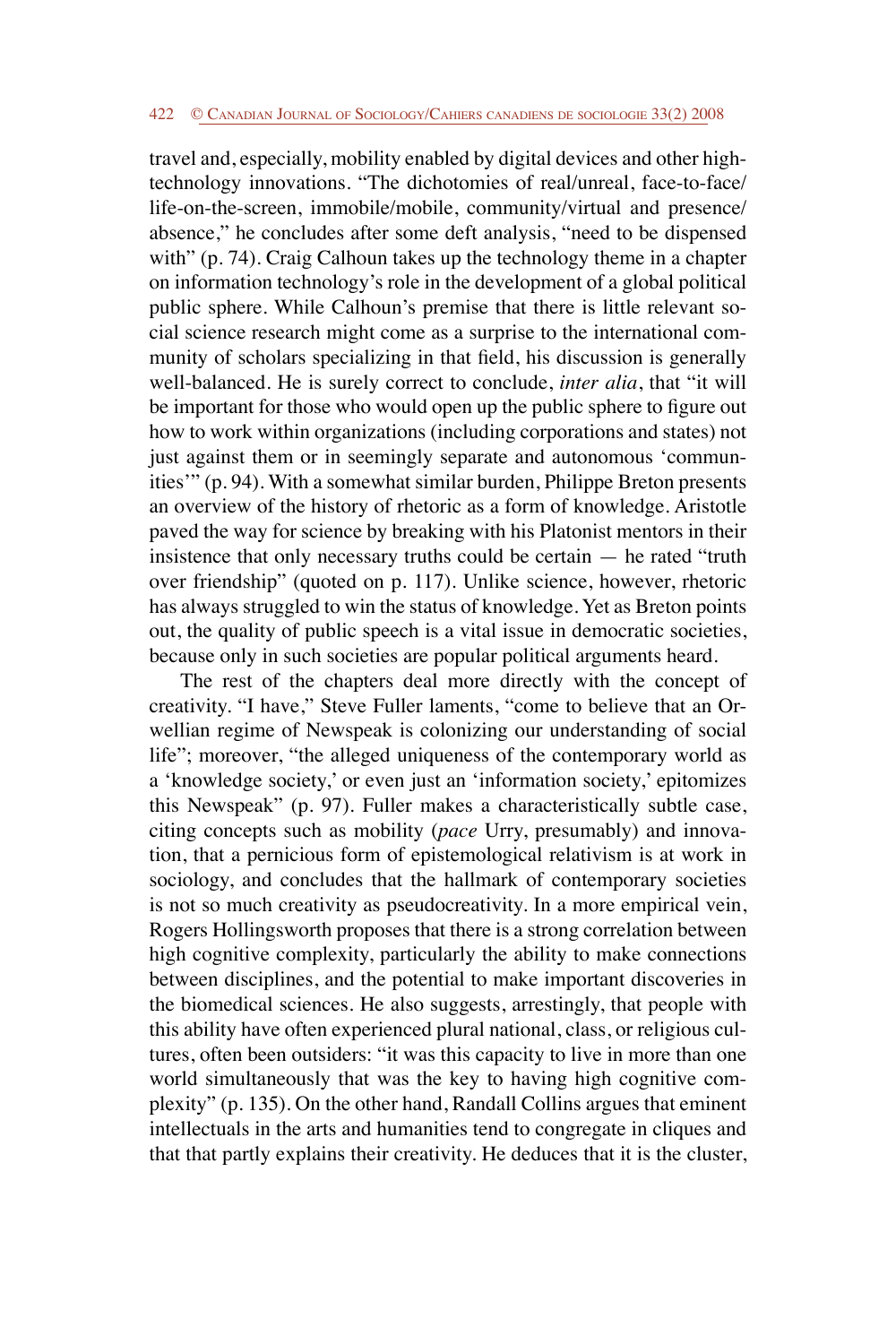not the individual, that is the subject of creativity, that it is "the networks who are the actors on the stage" (p. 165). Finally, Michele Lamont, Marcel Fournier, Joshua Guetzkow, Gregoir Mallard, and Roxane Bernier probe the tacit criteria of assessments of originality in academic peer review. Drawing upon interviews with members of research funding panels, they find that moral judgements about applicants remain significant, alongside the merits of the proposals themselves, in the discussions leading to appropriations.

It will be evident, even from a necessarily oversimplified summary, that the essays in this volume are largely free-standing. However, while the book is irreducibly eclectic, some themes can perhaps be teased out. One, of course, is the rich complexity and variability of the concept of knowledge. Another is the manifold value of interdisciplinarity. A third is the role of institutions — and, more generally, of structure as opposed to agency — in the communication and development of knowledge. The book also supplies insights into the still-incomplete sociological description of "postindustrial" society. It would indeed have been enhanced by more explicit treatment of the postindustrial or information society theme. Creativity, for example, has been posited as a defining feature of postindustrial societies, but this potential link lies unexplored in the present volume. Fifthly, though no doubt not finally, the arguments have policy implications, pointing, at least, to the importance of wise political governance, and perhaps even social engineering, in the promotion the becoming — of a knowledge-based democratic world. All of these leads could be profitably developed.

Part of the strength of the volume is that, in many cases, the contributors are presenting in summary form the results of major research programs. This makes for high information content, but also for density, for a sense of argumentation moving forward too quickly on disputable points. With cold analysis, conclusions are not always reliably entailed. Also on the debit side, there is some sloppy copy-editing, such as "plan" for "play" (p. 81), "treaties" for "treatises" (p. 117), "More" for "Moore"  $(p. 157)$ , and  $-$  my personal favourite  $-$  "wining applicants"  $(p. 173)$ . Moreover, it is simply not acceptable for a 2007 publication to inform us that "a trend in twentieth-century science has [*sic*] been towards increasing specialization" (p. 130). However, these are minor irritations, in any case partially defused by helpful indexing. On the whole, the collection presents sociology in its most engaging and contemporary form. I am confident that anyone interested in the concept of knowledge will be greatly challenged by many of the materials in this volume.

Napier University Alistair S. Duff